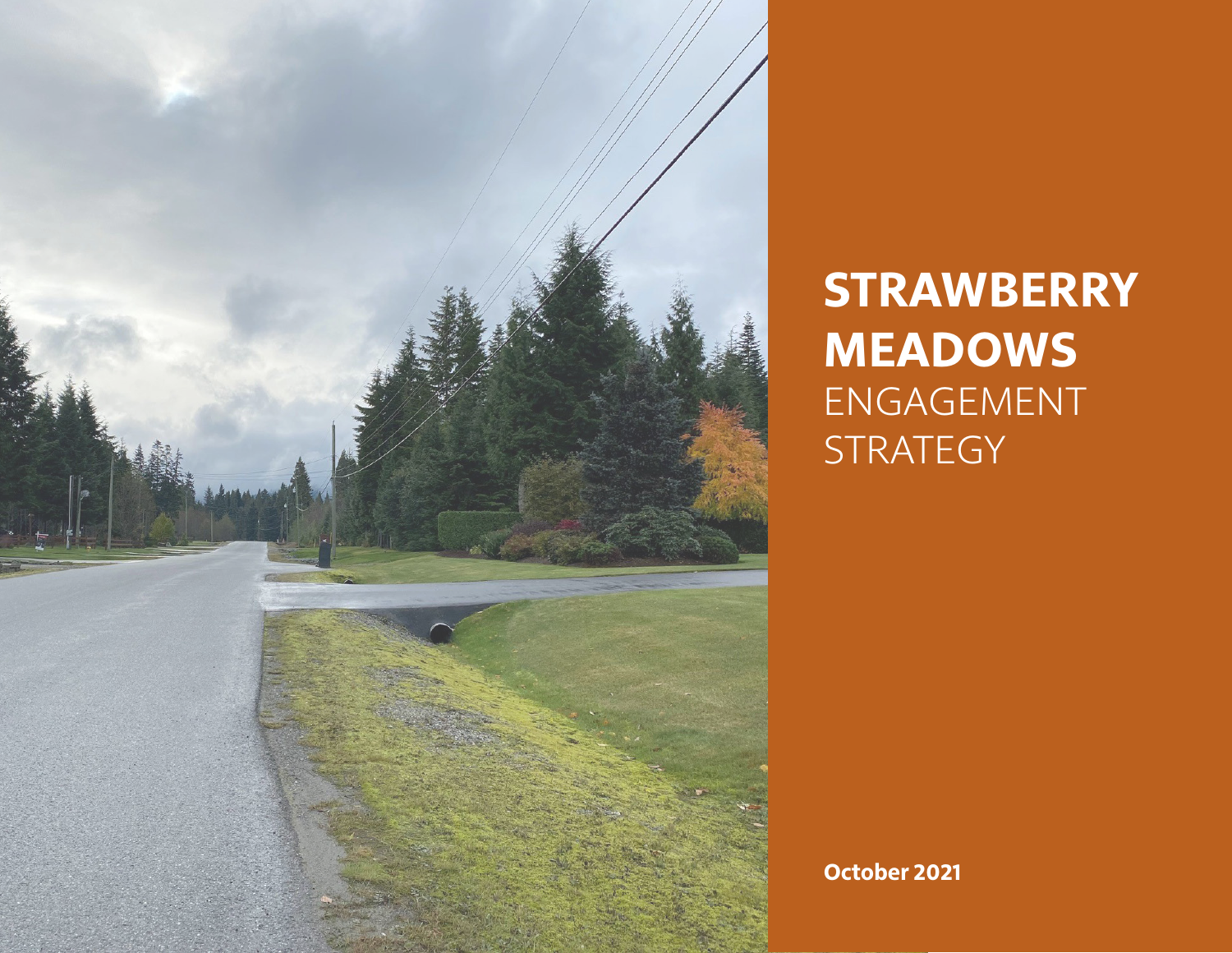## **CONTENTS**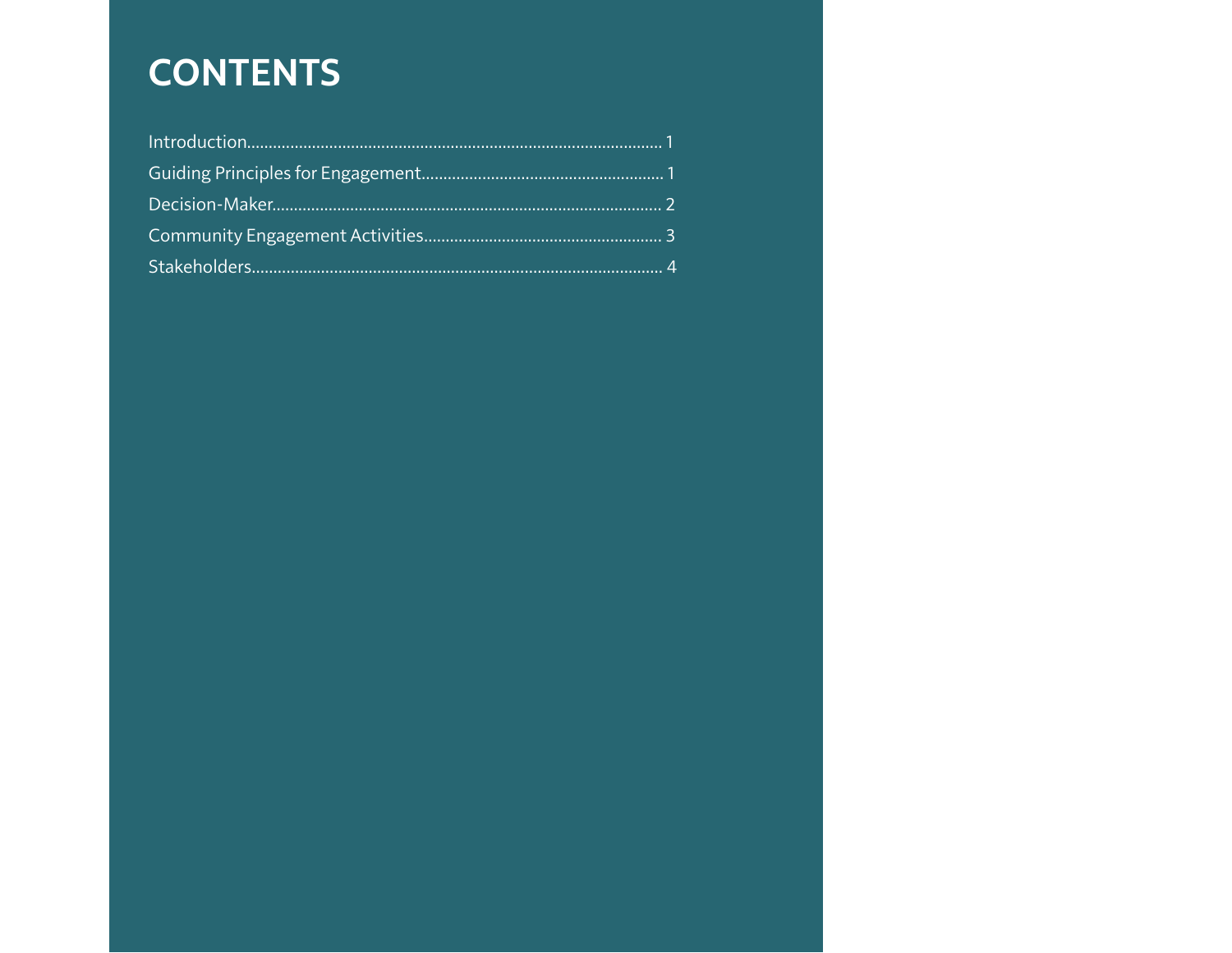#### **1.0 Introduction**

The intent of the Strawberry Meadows' Neighbourhood Plan Engagement Strategy is to identify the guiding principles for engagement, objectives, and tactics/tools to raise awareness and invite meaningful community participation in the creation of the Strawberry Meadows Neighbourhood Plan. The engagement process will include facilitated discussions with residents and stakeholders about their future vision, issues, opportunities, and key priorities for Strawberry Meadows. Currently, the Community Engagement Strategy is a draft and a final version will be completed once community input is provided. Seeking public input is crucial as the engagement strategy must cater to the specific needs and preferences of the audiences that it is designed for.

#### Strawberry Meadows Neighbourhood Plan Project Outline and Timeline



#### **2.0 Guiding Principles for Engagement**

Engaging the public and stakeholders in neighbourhood planning involves more than sharing information or reporting out on activities of planners and policymakers. Instead, engagement is a process founded on collaboration, where people from diverse backgrounds and perspectives are actively involved in identifying issues, opportunities, and priorities to address. Best practice for engagement stresses for it to be early, ongoing, and meaningful.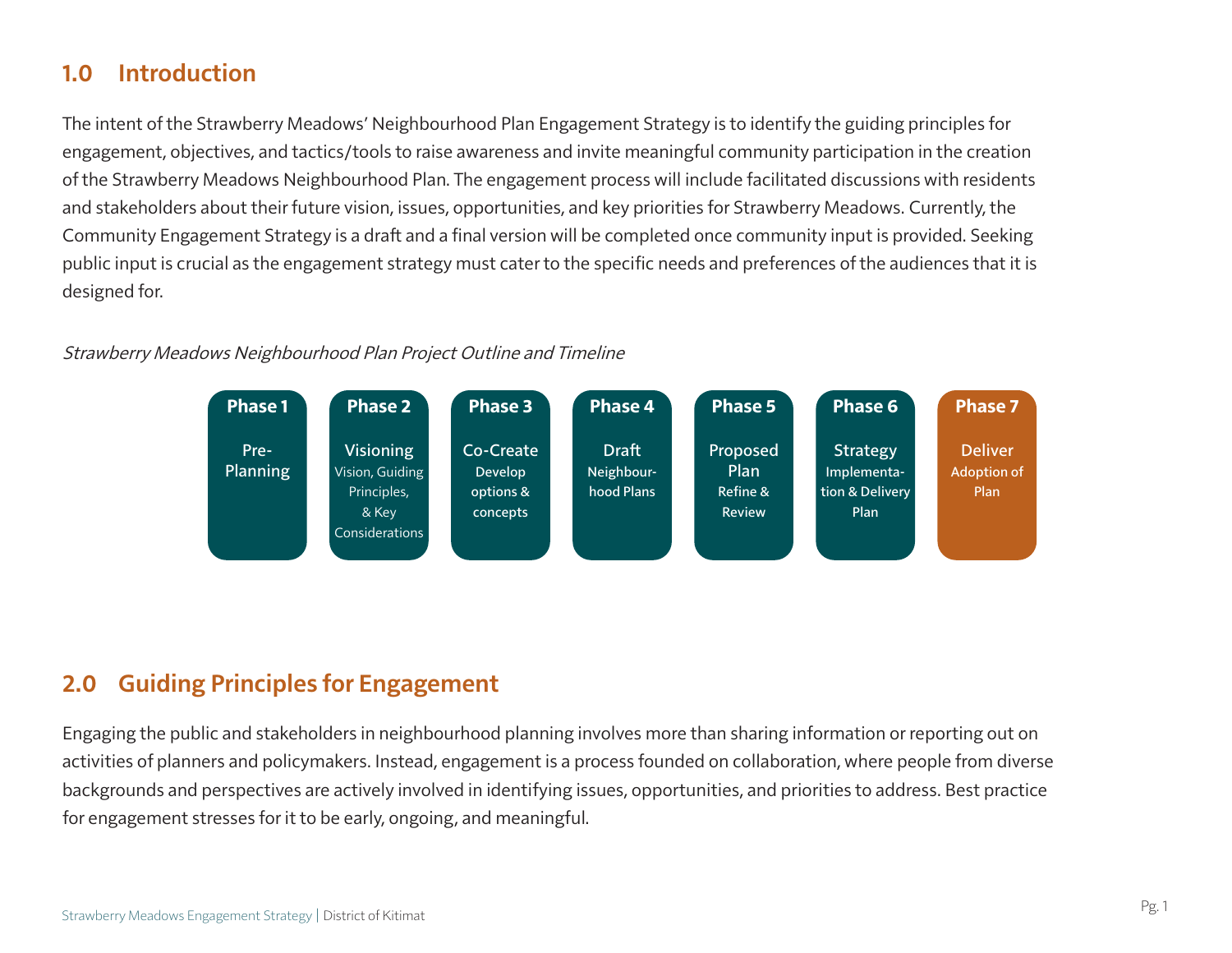The District of Kitimat has not committed to a set of guiding principles to be used for engagement with the community. Therefore, the guiding principles chosen for the Strawberry Meadow's Neighbourhood Plan have been developed in alignment with the International Association for Public Participation (IAP2)'s five principles to guide all engagement activities:

- **• Inclusiveness**: The District will endeavor to involve and enable the participation of all interested parties across the full range of our diverse population.
- **• Transparency**: The District will endeavor to ensure decision processes, procedures, and constraints are understood and followed. The purpose and limitations on public participation will be made clear. Respective roles and responsibilities will be clearly communicated. Feedback will be provided on what stakeholders said and how their opinion was considered by decision makers.
- **• Access**: The District will ensure that accurate information is available to participants in a timely manner.
- **• Respect**: Public participation requires the mutual respect of all participants. The District will listen with an open mind and show consideration and value for another person's point of view.
- **• Honesty**: In conducting public participation the District will demonstrate honesty: we will tell the truth, following through with commitments and act in a trustworthy manner.

Engagement throughout the project will follow the IAP2's spectrum of intensity for engagement:

- **• To Inform**: Provide the public with balanced and objective information to assist them in understanding the topics, issues, alternatives opportunities and/or solutions.
- **• To Consult**: Obtain public input and feedback on issues, alternatives and/or decisions.
- **• To Involve**: Work directly with the public throughout the process to ensure that public concerns and aspirations are consistently understood and considered.
- **• To Collaborate**: Partner with the public to solicit input and ideas on critical issues and opportunities, land use scenarios, and other policy responses.

#### **3.0 Decision-Maker**

District of Kitimat Council is the ultimate decision-maker for the Strawberry Meadows Neighbourhood Plan. The plan is expected to be presented to Council for consideration and adoption in July 2022. Staff will provide updates to Council throughout the duration of the project to ensure they are aware of the project status and key milestones.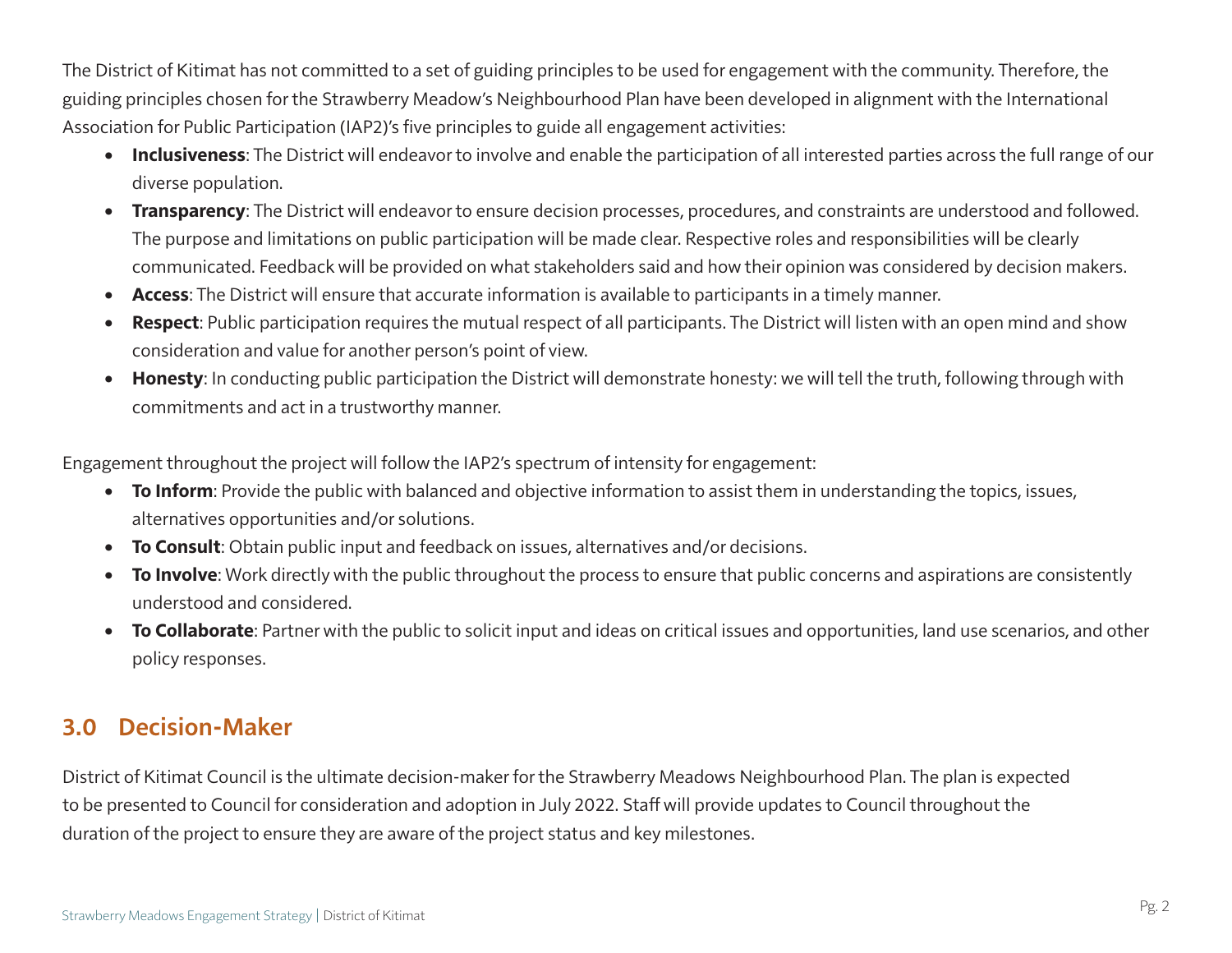#### **4.0 Community Engagement Activities**

There are several tools, formats and activities that can be used to support and conduct public participation, such as public meetings, surveys, open houses, focus groups, workshops, social media, and online discussion forms. Throughout the COVID-19 pandemic, engagement activities have had to adapt and the traditional forms of public engagement, such as open houses, and other in-person gatherings cannot be solely relied on. Effective 7 September 2021, the Northern Health Authority has ordered a restriction on indoor events, with a maximum of 50 people or 50% capacity, whichever is greater. In light of this, the District will explore ways to host smaller gatherings while maintaining physical distancing, in addition to using online engagement tools such as surveys, video conferencing, social media and the District of Kitimat's website, mail outs, and public information stands at community centres. However, engagement activities will need to be flexible as Public Health restrictions regarding the COVID-19 pandemic can change and not all residents and stakeholders may feel comfortable to meet in-person.

The following actions to gain the needed input and initial awareness on the project have been undertaken:

- Inform the Strawberry Meadows' residents and stakeholders identified for the project that Council has approved a Neighbourhood Plan to be created for Strawberry Meadows, what the purpose and objectives of a Neighbourhood Plan is, how to get more information on the project, and how to be added to a list of residents and stakeholders who want to be involved in the project.
	- Mail outs to all Strawberry Meadows residents.



- Email/send letter to each stakeholder.
- Update the District's website, social media accounts, and bulletin boards.
- Publicize the Baseline Report and Engagement Strategy on the District of Kitimat's website so the public can provide feedback.
- Release a survey to the community to get initial input for the future of Strawberry Meadows and how the community would like to be engaged throughout the project.
- Update the Baseline Report and Engagement Strategy based off the information gathered from the two actions above, create a working group list of residents and stakeholders interested in the project, and kick off Phase 2 - Visioning of the project.

The next step for engagement in the Strawberry Meadows' Neighbourhood Plan is to organize an interactive open house to refine the vision that emerged from the community survey which identified the key issues, visions, goals, and guiding principles. It is intended that the open house will be held in-person at Riverlodge but that the content will also be made available virtually so there is a range of options for people to provide comment and feedback if they are either unable or uncomfortable to meet in person.